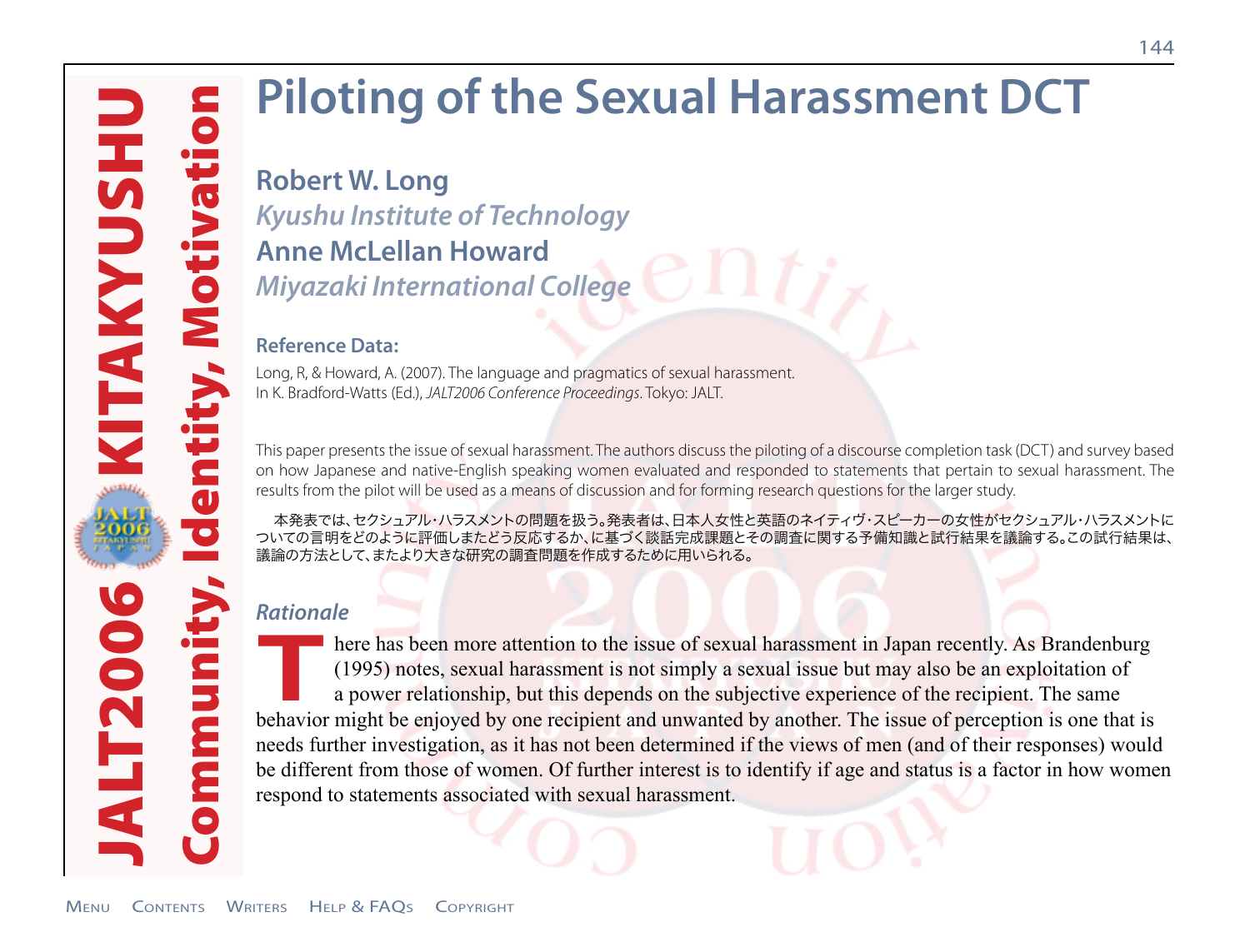# Aim

While the issue of sexual harassment in Japan has drawn more attention in the media, it has yet to be determined how women conceptualize this issue linguistically, that is, how particular statements may be determined as forms of sexual harassment. This paper is about the piloting of a discourse completion task that seeks to identify if there are differences between Japanese and non-Japanese women concerning a statements that may be related to sexual harassment.

Furthermore, as Japanese women often have different views about sex and gender norms based on age and status, the aim is to investigate whether or not these differences affect their judgments and responses to these statements. Thus, the two hypotheses are as follows:

- It is hypothesized that there will be significant agreement among the participants in identifying statements associated with sexual harassment.
- 2. It is hypothesized that the age and status of the speakers will not influence the participants' responses.

# *The DCT and Survey*

Item writing was based on issues raised in the literature about sexual harassment. Six kinds of statements that related to the definition of sexual harassment were identified: these included observations about a woman's appearance, suggestions, questions, rumors, requests / commands, and opinions. A series of discourse completion tasks were written based on statements which the participants had identified as being related to sexual harassment. These were then

revised by basing them on actual situations involving sexual harassment.

#### *Discourse completion tasks*

The discourse completion tasks were written based on statements identified by participants as being related to sexual harassment. The first set concerned whether or not age was a factor; therefore, there were two versions of each task. The first discourse completion task had a picture of a young man (in his 20s) as well as an older man (in his 50s or 60s). The only limitation to the DCTs may lie in the lack of metapragmatic assessment of contextual features (Rose & Ng, 2001).

At first we attempted to create the items on the DCT ourselves, however the responses indicated that participants were not taking them seriously. The next DCT was created using situations discovered on Web-based advice boards. These were situations in which the writer felt that harassment had taken place, but there was still some ambiguity. In many cases, the DCT situation was one event in what would become a pattern of harassment. Since a pedagogical goal of this research is to help learners identify harassment before it becomes a serious problem, we felt this was appropriate.

There had to be some ambiguity in the cases, or else all of the subjects would answer the same way. There is no ambiguity when, for example, someone offers to exchange sex for money or a grade. There is a lot more argument with gender harassment and the other levels, so we investigated those. Also, with more blatant sexual harassment, it no longer is a *pragmatics problem*, so one needs to go to the dean or other resource.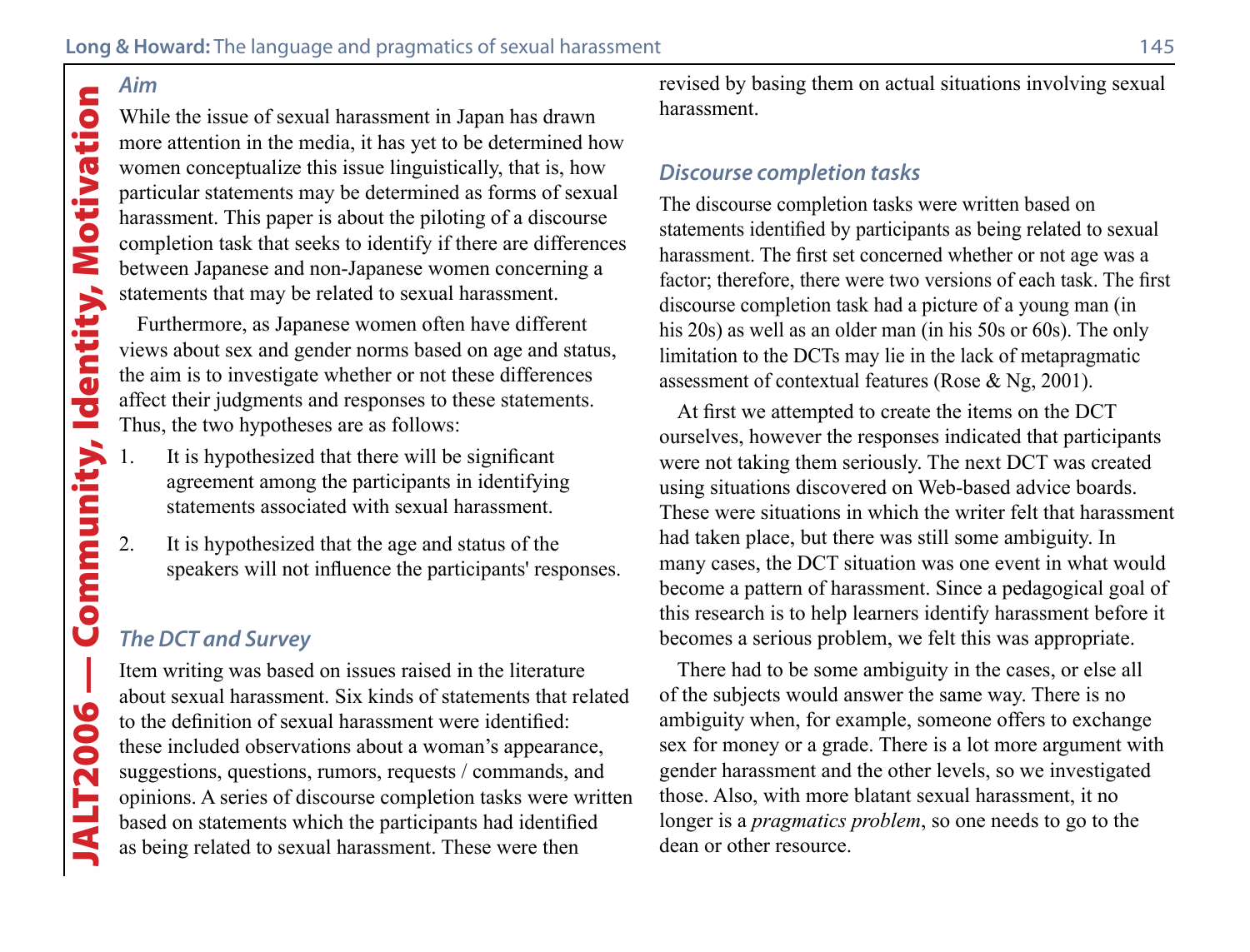find different examples. People tend to harass in the same way, so the survey items are the 12 that examples that we could find that were a little bit different. When researching this further, it may be prudent to limit the type of harassment under investigation.

In making the DCT, we wanted to give the subjects the option of not responding because it is one choice available to people subjected to harassment, and also it is also a problem of using DCTs in general. This proved problematic, as will be discussed below.

Feedback we received about the first instrument indicated uncertainty as to whether any particular statement constituted sexual harassment, as it depended on the relationship with the other person. We tried to be as specific as possible about the relationship of the subject to the potential harasser, but many participants still said that this was unclear.

## *Subjects and context*

One problem we encountered is that it is very difficult to<br>find different examples. People tend to harass in the same<br>ould find that were a little bit different. When researching<br>this further, it may be prudent to limit th We piloted the DCT with 10 women, 8 eight from the U.S., one from Canada, and one from England. Most of these women teach in universities, four of them actually specialize in linguistics, communication, or human sexuality. In addition, seven Japanese first-year university students were surveyed. There are many problems with getting subjects for a test like this. The first is, obviously, that some people feel that it will be too personal, although the items were designed not to be sexually explicit. The second problem was that, possibly due to the length of the survey, many people said that they would complete it, but then not do so. Most of the

NS subjects were people I knew, but two were volunteers, who tended to be much more confrontational than the other subjects.

### **Analysis**

Several of these situations actually represent requests or invitations, so they were analyzed according to research on refusals with native speakers of American English. According to Beebe, Takahashi, and Ulisz-Weitz (1990), American speakers of English tend to refuse by giving a positive statement or opinion, then an expression of regret, then an excuse: "It sounds fun, but I'm sorry, I have to wash my hair that day." Sometimes they name an alternative or make a promise to do something at a later date. One of the differences that Beebe, et. al. found was that American English (AE) excuses are much more specific than those of Japanese speaking Japanese (JJ) when responding to the same DCT. Japanese subjects answering in English tended to show a difference when answering people of different status, and they tended to begin with an expression of regret.

#### *Requests*

In our survey, there were five invitations or requests:

- 1. an older female professor invites the respondent to dinner
- 2. a male professor invites the respondent to dinner with a comment about her boyfriend
- 3. someone invites the respondent to his house to have her photograph taken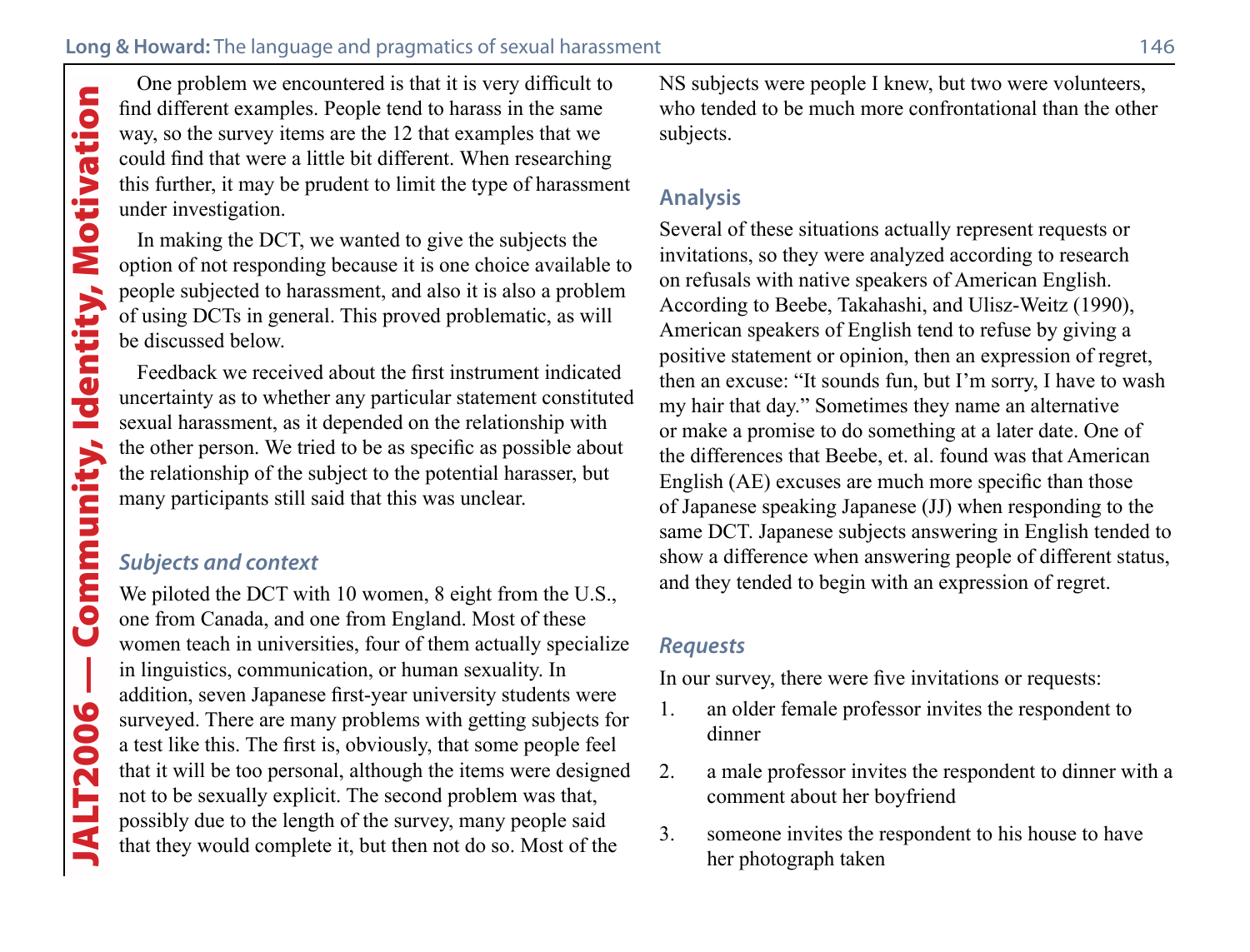- 
- 5. the respondent is requested to make dinner for a picnic.

The main differences that can be seen between the native speaker responses and those found by Beebe et.al., (1990) is that in refusing potentially harassing requests the respondents do not use positive comments and they do not make specific excuses. Excuses tended to be things like, "I'm busy" or "I can't."

The first item with the female professor was shown on the Likert scale not to be likely to be considered sexual harassment by either group, and the refusals tend to be more like those found by Beebe, et. al. (1990), although one NS respondent did confront the teacher with, "I don't think this is appropriate." Two of the J respondents actually accepted the invitation, and one of the NS respondents did as well. It is possible that this is because members of both groups feel it is less likely that they will be harassed by a female, but it could also be because this is a fairly innocuous situation.

4. the respondent is invited to feel a man's chest muscles<br>5. the respondent is requested to make dinner for a picnic<br>iPhe main differences that can be seen between the native<br>speaker responses and those found by Beebe et. When the professor refers to a boyfriend, both groups became more confrontational. Two of the native speakers actually accepted the invitation, but in a way that suggests that they are emphasizing that it is not a date. Japanese women chose not to respond in the majority of cases, although a few did make confrontational responses. One answer: "Please never mind about him. We (boyfriend and me) are always together, so sometimes we had better apart." This response could actually be taken as flirtatious, which is probably not what the respondent intended. In the case of being asked to model, Japanese respondents stuck to the model for JJ respondents in Beebe, et. al., (1990) generally

beginning with an apology. NS responses were divided. Some respondents seemed to want to give the man the benefit of the doubt, but some were very confrontational, or used a shortened form of the refusal pattern to indicate disapproval.

When asked to feel a man's chest, the NS respondents refused, but they were likely to mitigate it with a positive statement or a reason. J respondents overwhelmingly chose no response at all. We found that there is a great deal of difference in responses between Japanese and NS responses when the situation involves touching.

With the situation involving cooking for a picnic, neither group seemed to feel that this constitutes harassment, according to the Likert scale. However, NS women showed a great deal more disapproval of the request. There were two acceptances, but the women indicated that they didn't want to do it alone. The J subjects tended to accept, but there were two non-responses, and one refusal.

The items that were not refusals were a little more difficult to analyze. There were three main patterns: to try to change the subject, which we called a *redirection*, and *confrontation,* when the subject explicitly indicated that she found the speech or action offensive. Another pattern was to joke. One problem that we encountered was that a response such as "Why are you saying this to me?" could be either a confrontation or a redirection, depending on one's tone of voice.

#### *Appearance*

There were two items that dealt with comments on appearance. In one, a survey on students' interests is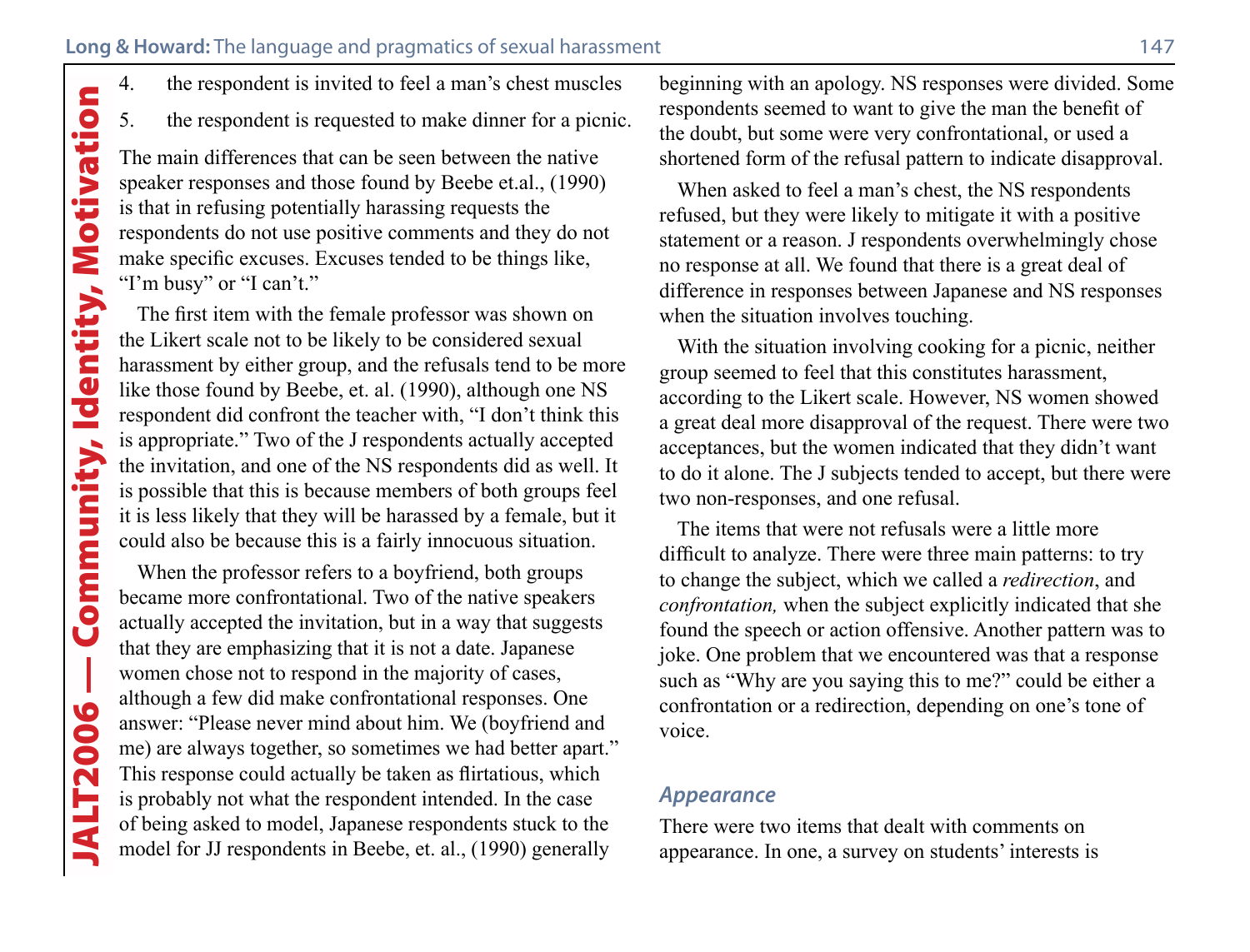a male supervisor tells a nursing volunteer that she should wear white underwear. The responses to the first illustrate the problem with having "I would not respond at all" as a choice. Most of the J respondents chose this, and it has the highest rate for the NS responses as well.

This is probably because this is the easiest thing to do. Since the respondent is reading a survey, and not actually having a conversation with the harasser "no response" is actually the path of least resistance. In other contexts, though, such as in a conversation or when asked a direct question, "no response" actually represents quite a strong response. Interestingly, J respondents had very strong negative responses to being told what kind of underwear to wear, where NS respondents tended to give the manager the benefit of the doubt.

#### *Innuendo*

Solution the interested in your . . . ." In the other,<br>
a male supervisor tells a nursing volunter that she should<br>
wear white underwear. The responses to the first illustrate<br>
the problem with having "I would not respond This consisted of two situations: one in which the respondent was shown a picture of a naked woman, and one in which her professor asked if she had had a big night last night. The reactions of NS women were evenly split, with half choosing confrontation and half redirection, and one joke. When I talked to some of the subjects about this, I found a great variety of reactions. Although there was pretty much 100 percent agreement that is definitely or probably harassment, some of the respondents thought it would be funny, while some thought it would be extremely embarrassing and degrading.

The Japanese women again mostly chose not to respond, with one comment that could be either redirection or confrontation, and one remark that I think is a joke: "Is this your favorite picture?" Although most women in both groups chose not to respond, or to respond nonverbally, to the professor who suggests she has had a big night, the J group was more confrontational, where the NS women chose redirection.

#### *Gender harassment*

In this category we expected to see clear differences in the judgment of sexual harassment. Anecdotal evidence suggests that Japanese women are likely to define as sexual harassment things that NS women would call discrimination. However, there was not that much difference. This might be because "discrimination, not harassment" was not a choice that they were given, and participants were hesitant to mark the statement as unproblematic. Some of the respondents did write *discrimination* in the survey. However, it might also be that they may have genuinely felt the statement was sexual harassment. The original NS women who posted these incidents to web-boards thought so, and *gender harassment* is a recognized subcategory of sexual harassment.

There were two situations for gender harassment, one in which a lawyer says that women have no head for the law, and one in which the respondent is given a teddy bear as a gift. To the first one, the NS respondents tended to respond with jokes, but choosing not to respond was also common. This is another example of the problem with the "no response" choice—in some cases no response seems to be intended to convey strong disapproval, but in this case some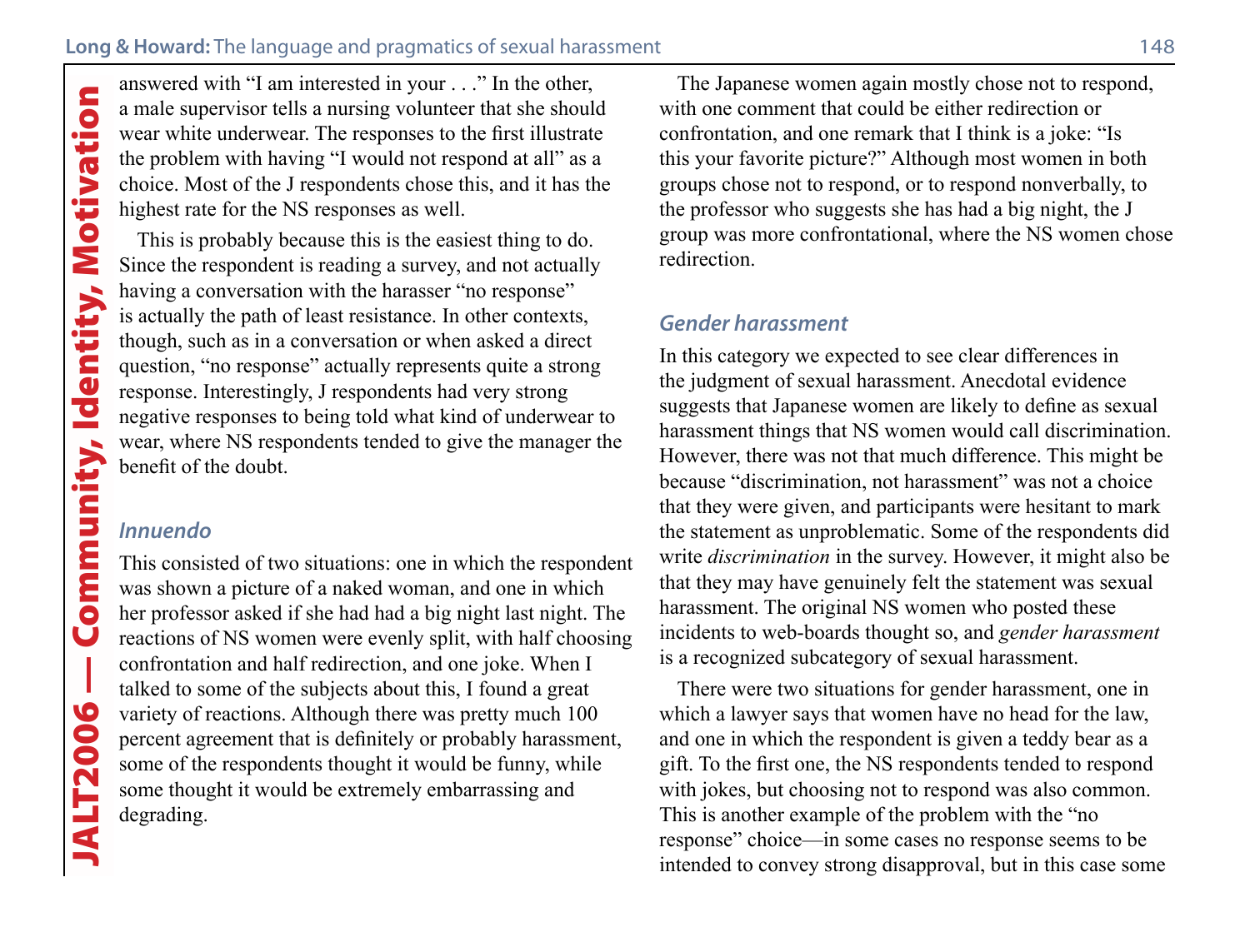a response. Or as one woman said, "I would not respond in any way, bearing in mind I'll probably outlive him." It is difficult to understand the intended meaning of the Japanese responses. In this case it is possible that the respondents just didn't have the English ability to express themselves.

**Solution** Seemen Seemend to feel the remark just wasn't worth<br>an response. Or as one woman said, "I would not respond in<br>any way, bearing in mind I'll probably outlive him." It is<br>difficult to understand the intended mean One item does not fit into any other category: being involuntarily hugged. There was also a difference in responses between NS and J women to this situation. NS women objected, but they mitigated their objection, e.g. "I'm just not much of hugger," or they apologized. J response was apparently much stronger. Most chose not to respond at all, but some directly confronted the perpetrator, with no mitigation: Don't hug me.

In conclusion, there are two main differences between NS and J responses. First, although redirection was common strategy of NS respondents, the J respondents never used it. J respondents tended to use silence in a large number of cases. We were unable to ascertain from the DCt why the respondents suggest this—do they not know how to respond, do they not understand the situation, or do they believe this is the most effective response?

# **Pedagogical Implications**

The fact that J women did not choose redirection might be a problem for them if they find themselves in a harassing situation. If they do not know how to redirect, they have no way of responding except to confront, and the situation might not be so clear as to make them comfortable with that. The NS respondents were capable of showing disapproval

without being confrontational, which might be enough to stop the behavior without causing further problems. Silence can indicate strong disapproval, but it may not always be effective as an response to sexual harassment, especially if the person harassed seeks legal recourse and needs to show that she objected to the harassment. It could, in some situations, also be seen as agreement or compliance.

In our conference presentation, audience members suggested that there were too many non-verbal and contextual features that would influence how they would have viewed the person and comment represented in the DCT, indicating that a DCT was not the most appropriate instrument in which to measure the pragmatics of sexual harassment. One goal of further research would be to investigate this question, possibly by putting the instrument into Japanese.

#### **Conclusion**

Aside from the usual problems of finding participants, it is clear that investigating possible differences between nationalities in responses to sexual harassment needs to account for a wide variety of factors relating to non-verbal communication, contextual variables, as well as relationships (status) and culture. A DCT and survey, it appears, allowed only a superficial result. Further research should make use of role-play self-assessment*;* this tool obliges the examinee to both (a) *view* their own pragmatic performance(s) in previously video-recorded role-plays and (b) *rate* those performances. This should be followed by discourse role-play tasks in which the participant reads identical situation descriptions and then rates her ability to perform